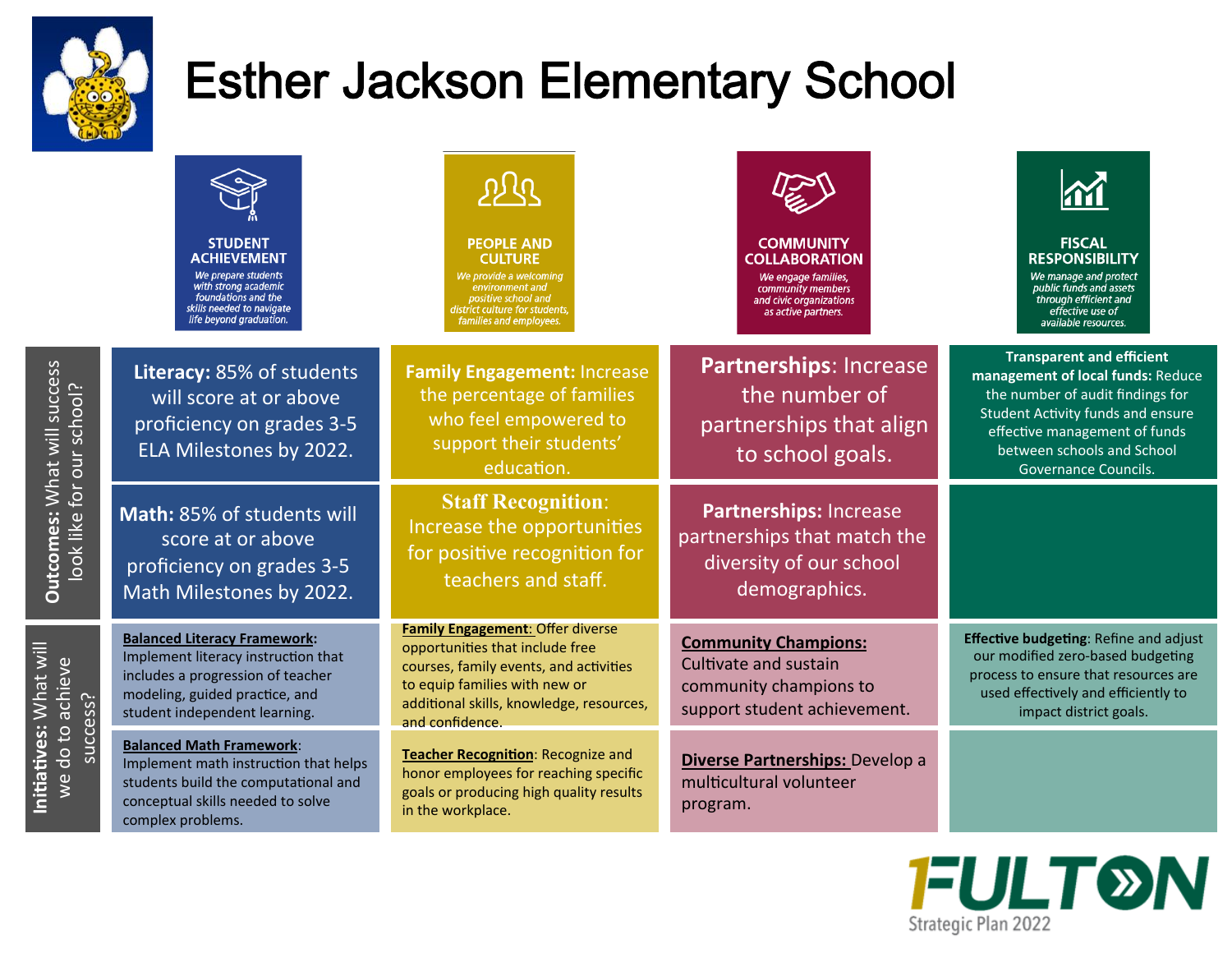

**Initiatives: What will we** do to achieve **success?** 

#### **Balanced Literacy**

**Framework:** Implement literacy instruction that includes a progression of teacher modeling, guided practice, and student independent learning.



#### **STUDENT ACHIEVEMENT**

We prepare students with strong academic foundations and the skills needed to navigate life beyond graduation.

**Balanced Math Framework**: Implement math instruction that helps students build the computational and conceptual skills needed to solve complex problems.

**Critical actions:** What major actions will we complete and by when?

**Standards Mastery Framework Professional Learning: All** teachers will be trained on ensuring a guaranteed and viable curriculum and deeper personalization of the learning experience for students Professional Learning to target small group and conferring

practices within the reading

workshop. 

**Standards Mastery Framework Professional** 

Learning: All teachers will be trained on ensuring a guaranteed and viable curriculum and deeper personalization of the learning experience for students

Professional learning to increase use of Number Talks and Greg Tang Math (modeling and representing)

**Evidence of progress:** How will we know that the initiative is working?

- 100% of teachers will complete SMF professional development
- Increase the percentage of students scoring in the low risk or above average bands on FastBridge Reading

m.

T.

Increase the students reading at or above grade level on BAS (running records)

**Outcomes:** What will success look like for our school?

• 85% percent of students will score at or above proficiency on Milestones by 2022 for  $3-5$ .

- Teachers use the SMF to identify a student's proficiency level for each prioritized standard in **Math**
- Increase the percentage of students scoring at 80% or higher on FCS unit assessments
- 85 % of students will score at or above proficiency on Milestones by 2022 for 3-5.



2 

Strategic Plan: Esther Jackson Elementary School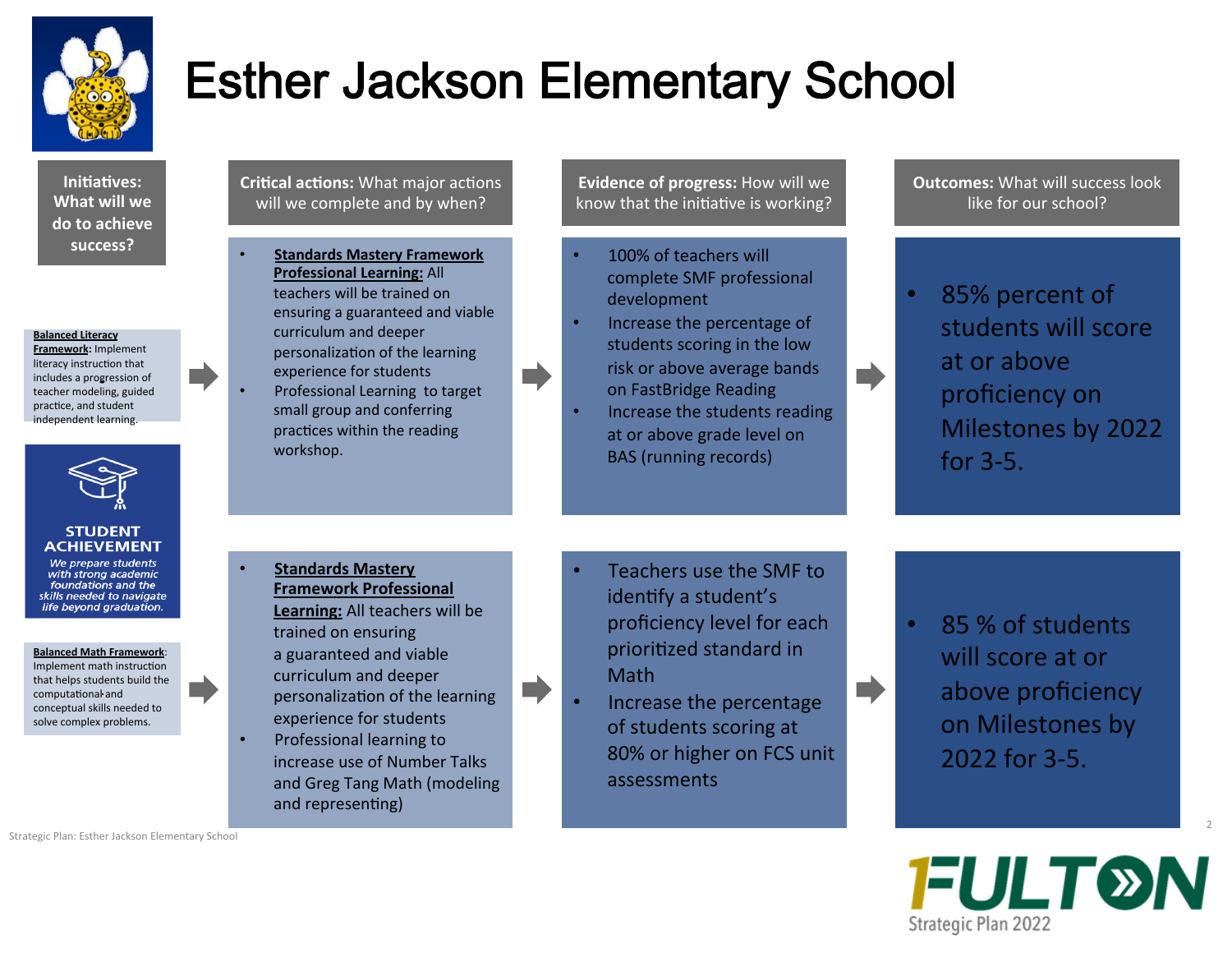

**Initiatives: What will we** do to achieve **success?** 

**Family Engagement: Offer** diverse opportunities that include free courses, family events, and activities to equip families with new or additional skills, knowledge, resources, and confidence.

 $\mathcal{P}^{\mathcal{U}}$ 

#### **PEOPLE AND CULTURE**

We provide a welcoming positive school and district culture for students, milies and employees

**Teacher Recognition:** Recognize and honor employees for reaching specific goals or producing high quality results in the workplace **Critical actions:** What major actions will we complete and by when?

- Define what it means to be an engaged parent and tools to assess impact of engagement.
- Increase the number of **Parent University** offerings each school year.

**Evidence of progress:** How will we know that the initiative is working?

- Increased attendance at school events with academic themes.
- Parent University feedback form.

**Outcomes:** What will success look like for our school?

**Family Engagement:** Increase the percentage of families who feel empowered to support their students' education.

 $\blacksquare$ 

- Establish a system for recognizing outstanding
- Diversify categories for which recognition is given.

work. 

- Increased percentage of staff who report that they are satisfied with the school climate based on the annual survey.
- Increased opportunities for stakeholders to recognize staff for outstanding work.

**Staff Recognition: Recognize and honor** employees for reaching specific goals or producing high quality results in the workplace.

**FULT®N** Strategic Plan 2022

3 

Strategic Plan: Esther Jackson Elementary School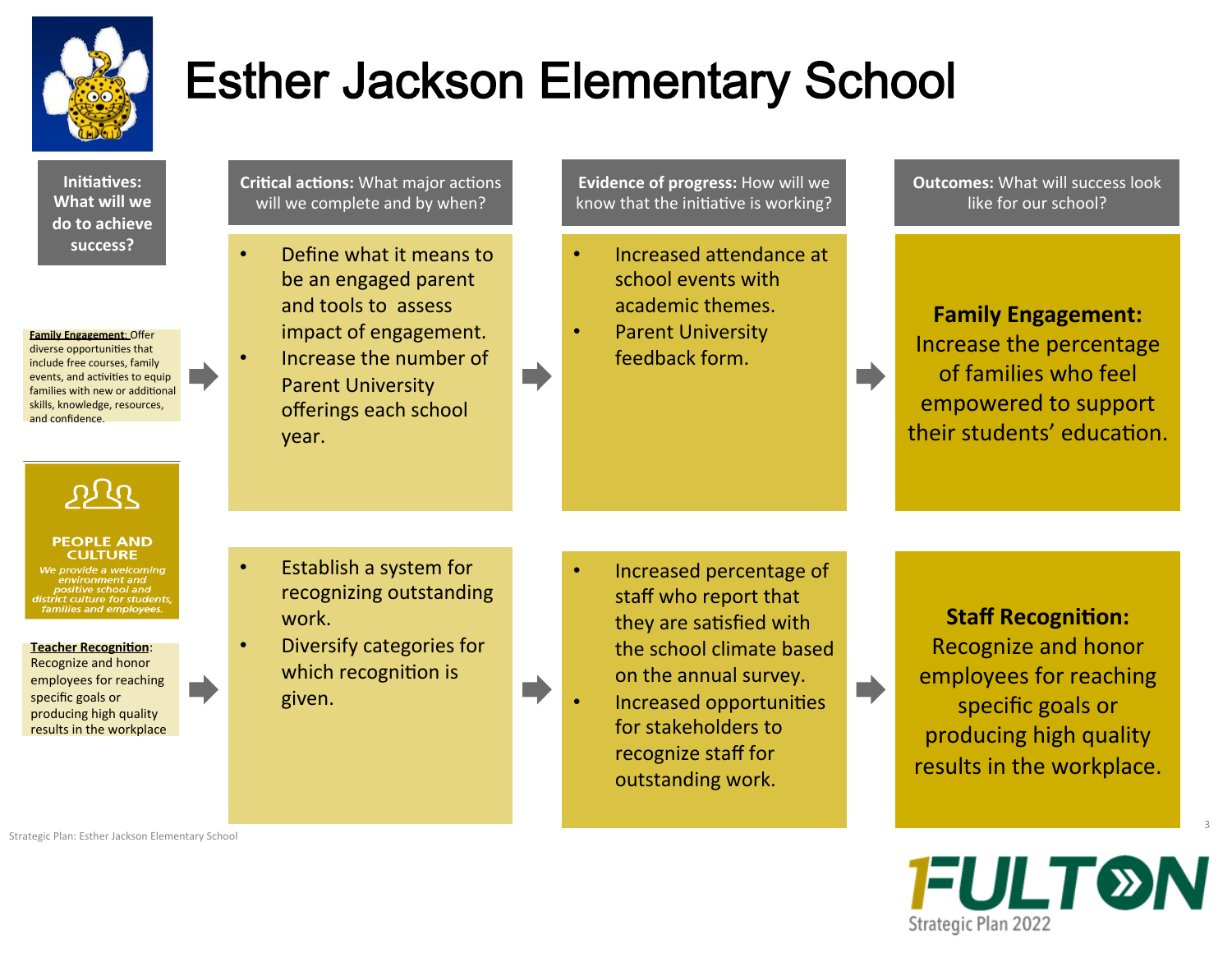

**Initiatives: What will we** do to achieve **success?** 

**Community** 

**Champions: Cultivate** and sustain community champions to support student achievement.



#### **COMMUNITY COLLABORATION**

We engage families, community members and civic organizations as active partners.

### **Diverse**

**Partnerships:**  Develop a multicultural volunteer program. **Critical actions:** What major actions will we complete and by when?

- Clearly define our school needs from partners in terms of Time, Talent, and Treasure
- Leverage SGC outreach and communication to regularly share with PTA and other external stakeholders

Develop partnerships with bilingual high

school students at FCS

Identify local community and faith-based partners

who can support multicultural needs.

schools. 

- **Evidence of progress:** How will we know that the initiative is working?
- Increase the number of partnerships that contribute various resources.
- Newly formed grantwriting committee will secure funding for school initiatives.

**Outcomes:** What will success look like for our school?

### **Partnerships**: Increase the number of partnerships that align to school goals.

- Increase the number of community volunteers at school events.
- Attendance at school events will more closely match school student demographics.

 $\blacktriangleright$ 

**Partnerships**: Increase Partnerships that match the diversity of our school demographics.

**FULT®N** Strategic Plan 2022

Strategic Plan: Esther Jackson Elementary School

4